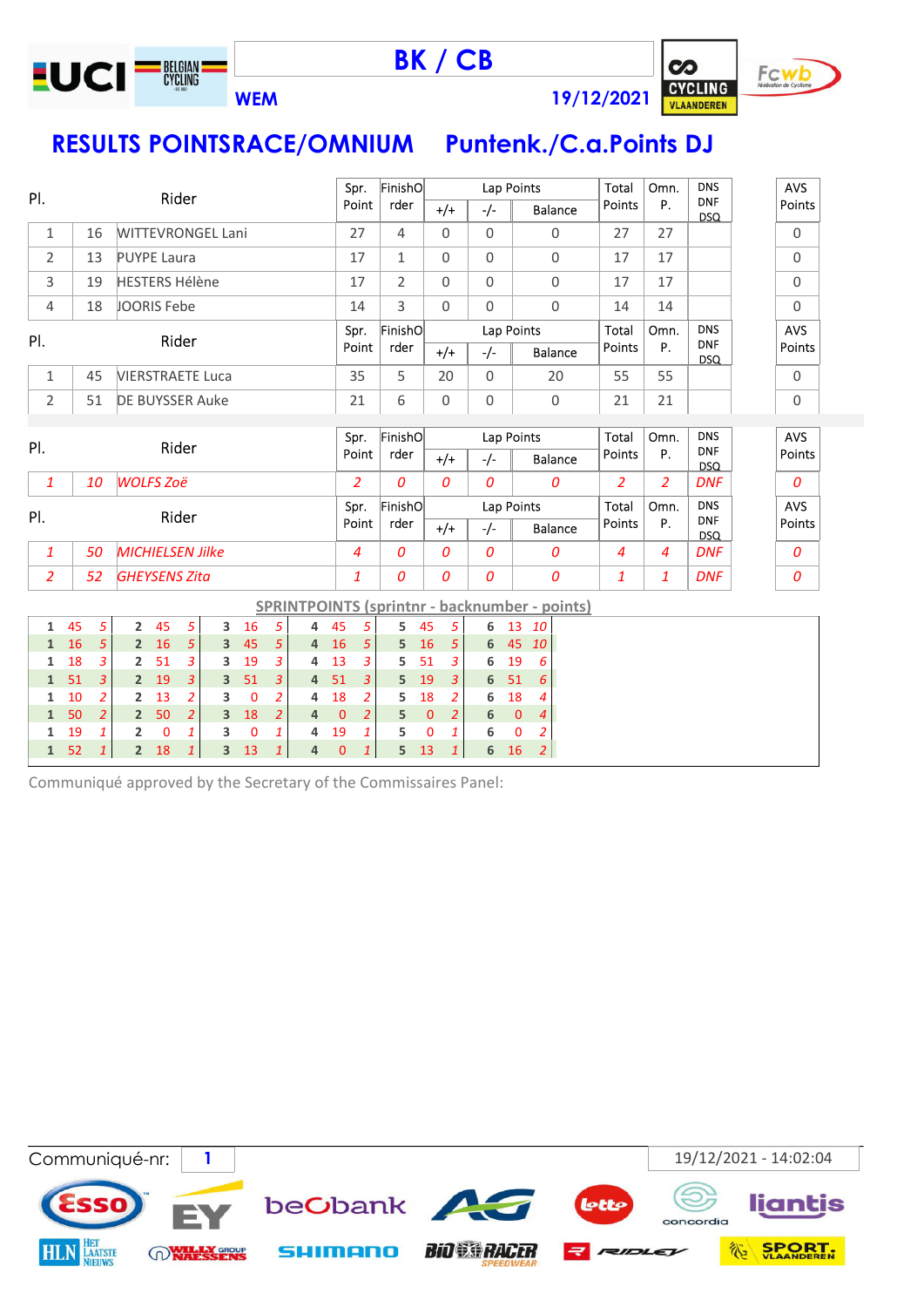

BK / CB



RESULTS POINTSRACE/OMNIUM Puntenk./C.a.Points U19

| PI.            |                |                             | Spr.           | FinishO        |             | Lap Points  |                | Total        | Omn.           | <b>DNS</b>               | AVS                 |
|----------------|----------------|-----------------------------|----------------|----------------|-------------|-------------|----------------|--------------|----------------|--------------------------|---------------------|
|                |                | Rider                       | Point          | rder           | $+/+$       | -/-         | <b>Balance</b> | Points       | P.             | <b>DNF</b><br><b>DSQ</b> | Points              |
| 1              | 3              | <b>LETEN Inias</b>          | 21             | $\overline{2}$ | 20          | $\mathbf 0$ | 20             | 41           | 41             |                          | 0                   |
| $\overline{2}$ | 6              | <b>VAN GUCHT Yoran</b>      | 19             | 6              | 20          | 0           | 20             | 39           | 39             |                          | 0                   |
| 3              | 20             | <b>VAN OUDENHOVE Stian</b>  | 15             | $\mathbf{1}$   | 20          | $\Omega$    | 20             | 35           | 35             |                          | $\Omega$            |
| $\overline{4}$ | 14             | <b>BORREMANS Tyson</b>      | 8              | 8              | 20          | $\Omega$    | 20             | 28           | 28             |                          | $\mathsf{O}\xspace$ |
| 5              | 25             | <b>VAN BYLEN Liam</b>       | 6              | 18             | 20          | 0           | 20             | 26           | 26             |                          | $\Omega$            |
| 6              | 21             | <b>BAERT Basiel</b>         | 3              | 5              | 20          | $\Omega$    | 20             | 23           | 23             |                          | 0                   |
| $\overline{7}$ | 33             | <b>VANEECKHOUTTE Victor</b> | 3              | $\overline{7}$ | 20          | 0           | 20             | 23           | 23             |                          | 0                   |
| 8              | 31             | <b>FRANKISH Jasper</b>      | $\overline{2}$ | 12             | 20          | $\Omega$    | 20             | 22           | 22             |                          | 0                   |
| 9              | 9              | PRESTIANNI Sacha            | $\overline{2}$ | 13             | 20          | 0           | 20             | 22           | 22             |                          | 0                   |
| 10             | 27             | <b>DENS Stan</b>            | 10             | $\overline{3}$ | $\Omega$    | 0           | $\mathbf 0$    | 10           | 10             |                          | 0                   |
| 11             | 23             | DE SCHUYTENEER Steffen      | 10             | $\overline{4}$ | $\Omega$    | $\Omega$    | $\mathbf 0$    | 10           | 10             |                          | $\Omega$            |
| 12             | 28             | <b>CRABBE Tom</b>           | 8              | 11             | $\Omega$    | $\Omega$    | $\mathbf 0$    | 8            | 8              |                          | 0                   |
| 13             | $\overline{4}$ | <b>SLAETS Yorick</b>        | $\overline{7}$ | 21             | $\Omega$    | 0           | $\mathbf 0$    | 7            | $\overline{7}$ |                          | 0                   |
| 14             | 32             | VAN DEN HAUTE Milan         | 6              | 19             | $\Omega$    | $\Omega$    | $\mathbf 0$    | 6            | 6              |                          | 0                   |
| 15             | 56             | <b>FRETIN Kaj</b>           | $\mathbf{1}$   | 17             | $\Omega$    | $\Omega$    | $\mathbf 0$    | $\mathbf{1}$ | $\mathbf{1}$   |                          | 0                   |
| 16             | 15             | L'EAU Michiel               | $\Omega$       | 9              | $\Omega$    | $\Omega$    | $\Omega$       | $\Omega$     | $\overline{0}$ |                          | $\Omega$            |
| 17             | 24             | <b>GOVAERT Tanghi</b>       | $\Omega$       | 10             | $\Omega$    | $\Omega$    | $\mathsf 0$    | $\Omega$     | $\overline{0}$ |                          | $\mathsf{O}$        |
| 18             | 30             | <b>DE KEERSMAEKER Jens</b>  | $\Omega$       | 14             | $\Omega$    | 0           | $\mathbf 0$    | $\Omega$     | $\overline{0}$ |                          | 0                   |
| 19             | 26             | <b>CHINTINNE Tom</b>        | $\Omega$       | 16             | $\Omega$    | $\Omega$    | $\mathbf 0$    | $\Omega$     | $\Omega$       |                          | 0                   |
| 20             | 17             | <b>BERTELS Jasper</b>       | $\Omega$       | 20             | $\mathbf 0$ | $\mathbf 0$ | $\mathbf 0$    | $\mathbf 0$  | $\Omega$       |                          | 0                   |
| 21             | $\overline{7}$ | <b>BOELEN Victor</b>        | $\Omega$       | 15             | 0           | $-20$       | $-20$          | $-20$        | $-20$          |                          | 0                   |

| PI. | Rider                   | FinishO<br>Lap Points<br>Spr. |      | Total | Omn. | <b>DNS</b>     | <b>AVS</b> |          |                          |        |
|-----|-------------------------|-------------------------------|------|-------|------|----------------|------------|----------|--------------------------|--------|
|     |                         | Point                         | rder | +/+   | -1-  | <b>Balance</b> | Points     | D<br>. . | <b>DNF</b><br><b>DSQ</b> | Points |
|     | <b>NUYTTENS Thibaud</b> |                               |      |       | -80  | -80            | $-80$      | -80      | <b>DNF</b>               |        |

|               |    |               |   |              |    |    |          |   |                |    |              |    |                 |      | <b>SPRINTPOINTS (sprintnr - backnumber - points)</b> |
|---------------|----|---------------|---|--------------|----|----|----------|---|----------------|----|--------------|----|-----------------|------|------------------------------------------------------|
| 1             | 6  |               | 3 | 3            | 5  | 5. | -32      | 5 |                | 3  | 5            | 9  | 6               | 5    |                                                      |
| 1             | 23 | 3             | 3 | 4            | 3  |    | $5 \t23$ | 3 | 7              | 4  | 3            | 9  | 3               | 3    |                                                      |
| 1             | 28 | 2             |   | $3 \quad 23$ |    | 5  | 6        | 2 | 7              | 6  | 2            | 9  | -25             |      |                                                      |
| $\mathbf{1}$  | 56 |               |   | $3\quad 27$  |    | 5. | -14      | 1 | 7 <sup>7</sup> | 25 | $\mathbf{1}$ |    | 9 <sub>32</sub> |      |                                                      |
| $\mathcal{P}$ | 27 | 5.            | 4 | 20           | -5 | 6. | - 14     | 5 | 8              | 6  | 5            | 10 | 20              | - 10 |                                                      |
| $2^{\circ}$   | 28 | 3             |   | 4 28         | 3  |    | 6 21     | 3 | 8              | 25 | -3           | 10 | 3               | 6    |                                                      |
| 2             | 9  | $\mathcal{P}$ | 4 | - 14         |    |    | 6 31     | 2 | 8              | 3  | 2            | 10 | 27              | 4    |                                                      |
|               | 33 |               | 4 | 33           |    |    | 6 33     | 1 | 8              | 4  |              | 10 | 23              | -2   |                                                      |
|               |    |               |   |              |    |    |          |   |                |    |              |    |                 |      |                                                      |

Communiqué approved by the Secretary of the Commissaires Panel:

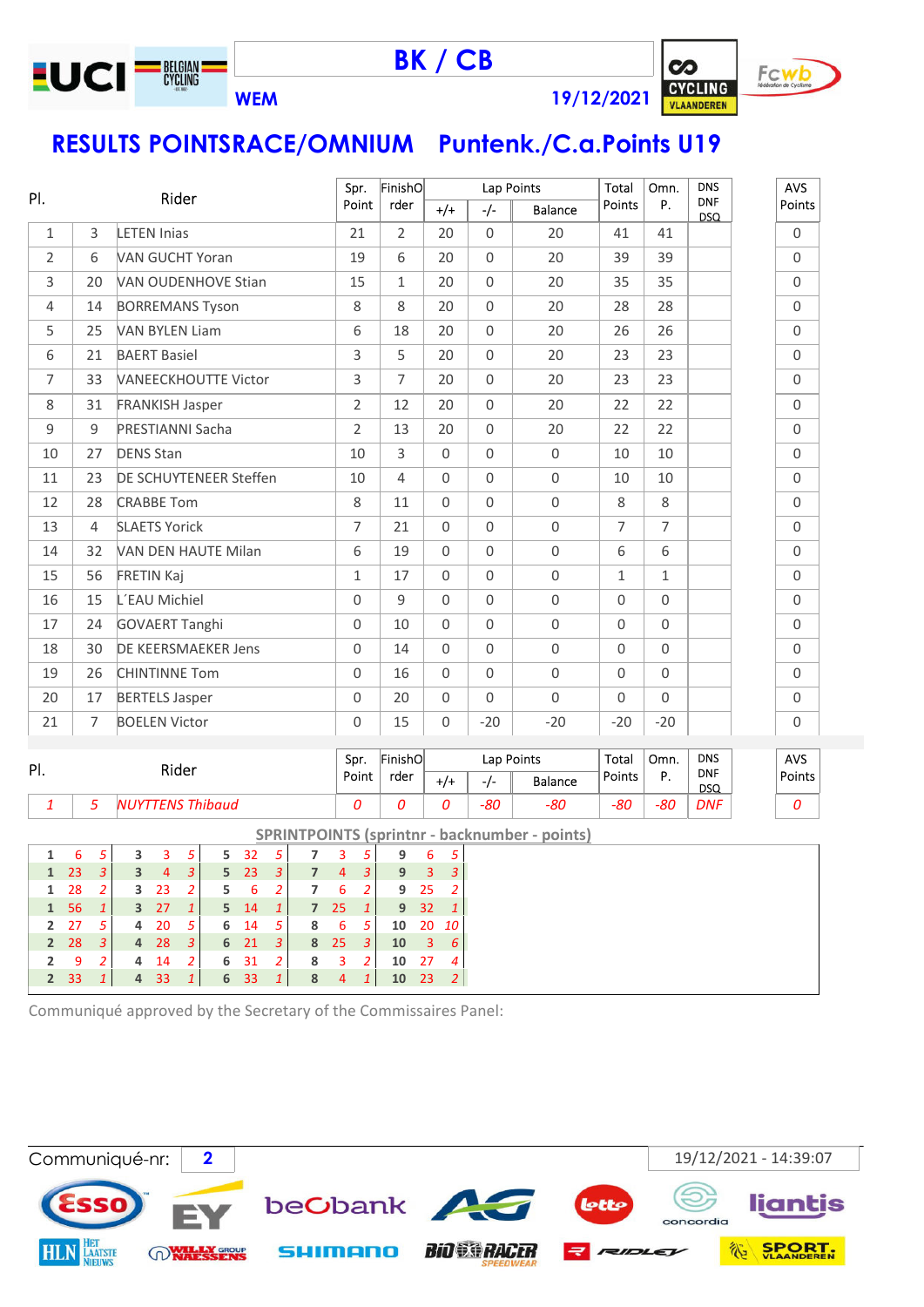





RESULTS ELIMINATION Afv./El. DJ

| PI.                     |    | Rider                    | Omnium points    | DNS/DNF/DSQ | Omn.<br>Points<br>(Place) | AVS-P       |
|-------------------------|----|--------------------------|------------------|-------------|---------------------------|-------------|
| 1                       | 16 | <b>WITTEVRONGEL Lani</b> | $\mathbf 0$      |             | 0(2)                      | $\Omega$    |
| $\overline{2}$          | 19 | <b>HESTERS Hélène</b>    | $\mathbf 0$      |             | 0(4)                      | $\mathbf 0$ |
| 3                       | 13 | <b>PUYPE Laura</b>       | 0                |             | 0(6)                      | $\mathbf 0$ |
| 4                       | 18 | <b>JOORIS Febe</b>       | $\boldsymbol{0}$ |             | 0(8)                      | $\mathbf 0$ |
| 5                       | 10 | WOLFS Zoë                | $\boldsymbol{0}$ |             | 0(9)                      | $\mathbf 0$ |
| 6                       | 1  | NICOLAES Julie           | $\boldsymbol{0}$ |             | 0(10)                     | $\Omega$    |
| PI.                     |    | Rider                    | Omnium points    | DNS/DNF/DSQ | Omn.<br>Points<br>(Place) | AVS-P       |
| $\mathbf{1}$            | 51 | DE BUYSSER Auke          | $\mathbf 0$      |             | 0(1)                      | $\mathbf 0$ |
| $\overline{\mathbf{2}}$ | 45 | <b>VIERSTRAETE Luca</b>  | $\boldsymbol{0}$ |             | 0(3)                      | $\mathbf 0$ |
| 3                       | 50 | MICHIELSEN Jilke         | $\boldsymbol{0}$ |             | 0(5)                      | $\mathbf 0$ |
| 4                       | 52 | <b>GHEYSENS Zita</b>     | 0                |             | 0(7)                      | $\Omega$    |
|                         |    |                          |                  |             |                           |             |

Communiqué approved by the Secretary of the Commissaires Panel:

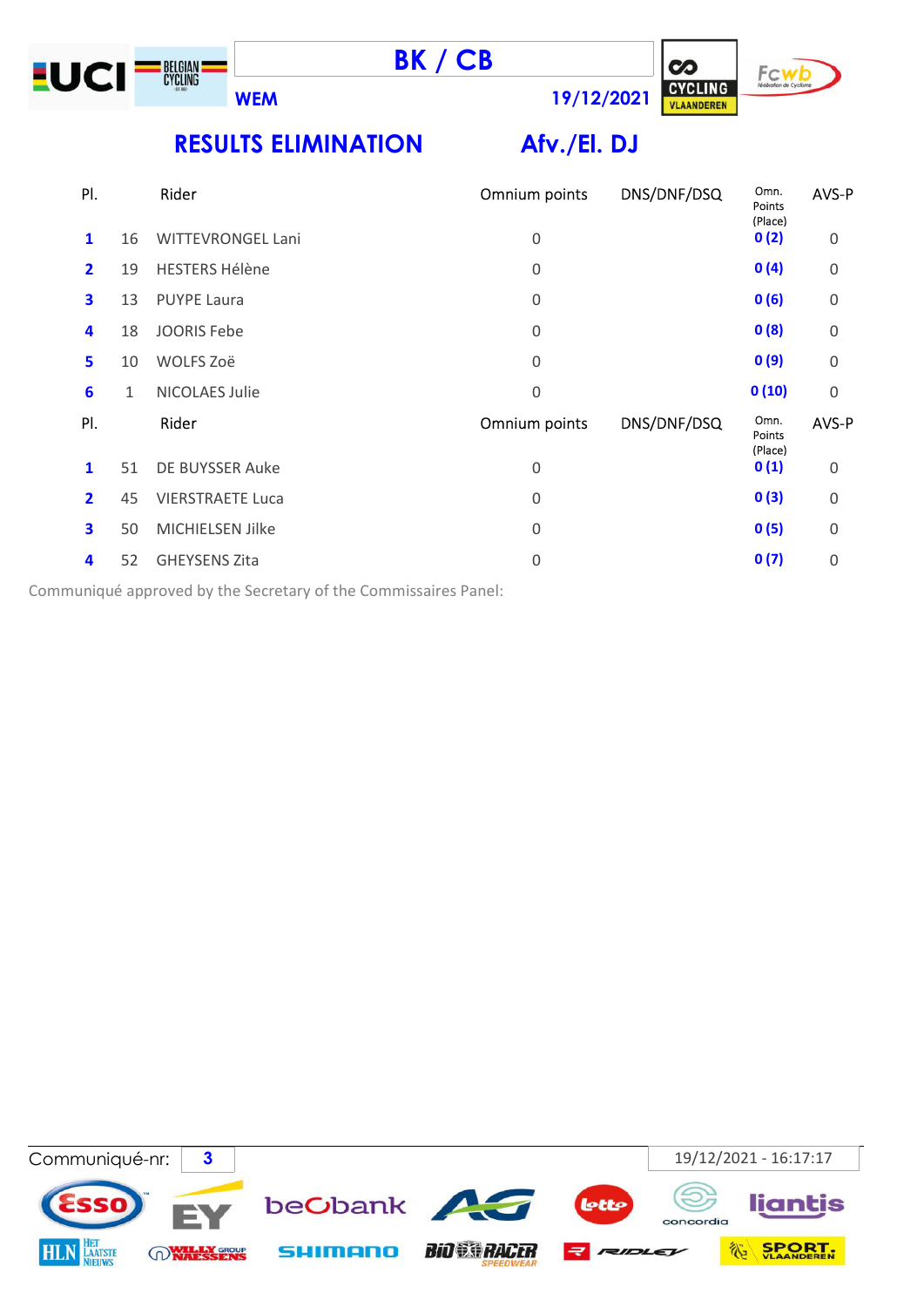





RESULTS ELIMINATION Afv./El. U19

| PI.              |                | Rider                       | Omnium points       | DNS/DNF/DSQ | Omn.<br>Points<br>(Place) | AVS-P               |
|------------------|----------------|-----------------------------|---------------------|-------------|---------------------------|---------------------|
| $\mathbf{1}$     | 32             | VAN DEN HAUTE Milan         | $\mathbf 0$         |             | 0(1)                      | $\mathsf{O}\xspace$ |
| $\overline{2}$   | 23             | DE SCHUYTENEER Steffen      | $\mathbf 0$         |             | 0(2)                      | 0                   |
| 3                | 4              | <b>SLAETS Yorick</b>        | $\mathbf 0$         |             | 0(3)                      | 0                   |
| 4                | 15             | L'EAU Michiel               | $\mathbf 0$         |             | 0(4)                      | $\mathsf{O}\xspace$ |
| 5                | 6              | VAN GUCHT Yoran             | $\mathbf 0$         |             | 0(5)                      | $\mathsf{O}\xspace$ |
| $6\phantom{1}6$  | 56             | <b>FRETIN Kaj</b>           | $\mathbf 0$         |             | 0(6)                      | $\mathsf{O}\xspace$ |
| 7                | 17             | <b>BERTELS Jasper</b>       | $\mathbf 0$         |             | 0(7)                      | 0                   |
| 8                | 27             | <b>DENS Stan</b>            | $\mathsf{O}\xspace$ |             | 0(8)                      | $\mathsf{O}\xspace$ |
| $\boldsymbol{9}$ | 21             | <b>BAERT Basiel</b>         | $\mathbf 0$         |             | 0(9)                      | 0                   |
| 10               | 12             | <b>SNOEKS Baptiste</b>      | $\mathbf 0$         |             | 0(10)                     | $\mathsf{O}\xspace$ |
| 11               | 3              | <b>LETEN Inias</b>          | $\mathbf 0$         |             | 0(11)                     | $\mathsf{O}\xspace$ |
| 12               | 25             | <b>VAN BYLEN Liam</b>       | $\mathbf 0$         |             | 0(12)                     | $\mathsf{O}\xspace$ |
| 13               | 14             | <b>BORREMANS Tyson</b>      | $\mathbf 0$         |             | 0(13)                     | $\mathsf{O}\xspace$ |
| 14               | 5              | <b>NUYTTENS Thibaud</b>     | $\mathbf 0$         |             | 0(14)                     | 0                   |
| 15               | 30             | DE KEERSMAEKER Jens         | $\mathbf 0$         |             | 0(15)                     | $\mathsf{O}\xspace$ |
| 16               | 33             | <b>VANEECKHOUTTE Victor</b> | $\mathbf 0$         |             | 0(16)                     | 0                   |
| 17               | 28             | <b>CRABBE Tom</b>           | $\mathbf 0$         |             | 0(17)                     | $\mathsf{O}\xspace$ |
| 18               | 24             | <b>GOVAERT Tanghi</b>       | $\mathbf 0$         |             | 0(18)                     | $\mathsf{O}\xspace$ |
| 19               | $\overline{7}$ | <b>BOELEN Victor</b>        | $\mathbf 0$         |             | 0(19)                     | 0                   |
| 20               | 9              | PRESTIANNI Sacha            | $\mathbf 0$         |             | 0(20)                     | 0                   |
| 21               | 26             | <b>CHINTINNE Tom</b>        | $\mathbf 0$         |             | 0(21)                     | 0                   |
| 22               | 20             | VAN OUDENHOVE Stian         | $\mathbf 0$         |             | 0(22)                     | $\mathsf{O}\xspace$ |
| 23               | 31             | <b>FRANKISH Jasper</b>      | $\mathbf 0$         |             | 0(23)                     | 0                   |
|                  |                |                             |                     |             |                           |                     |

Communiqué approved by the Secretary of the Commissaires Panel:

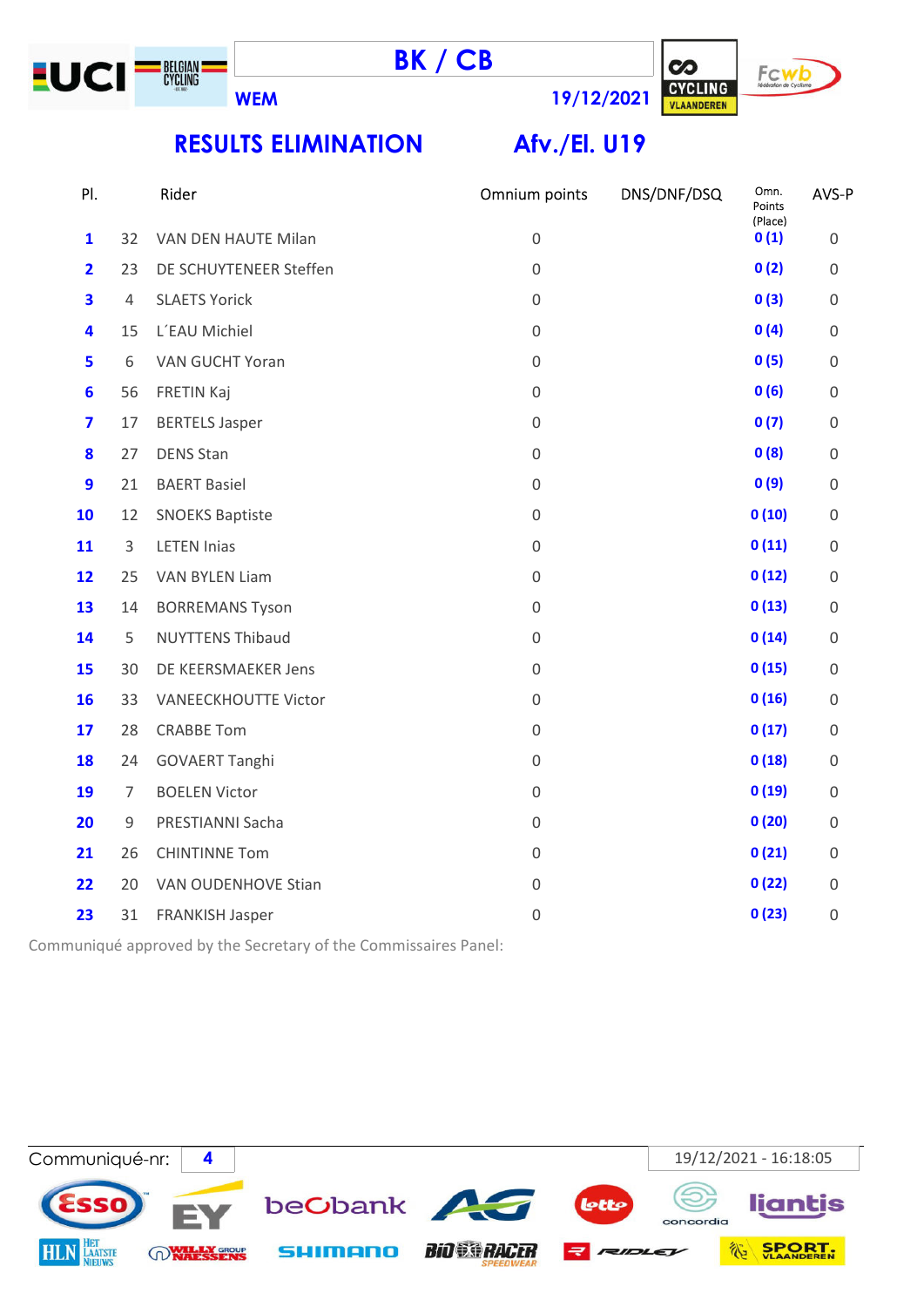



| Keirin |       |                         |             |                |                |    |            | Communique |
|--------|-------|-------------------------|-------------|----------------|----------------|----|------------|------------|
| Heat   | Rgnr. | Naam                    | UCI-ID      | H1             | H <sub>2</sub> | H3 | <b>TOT</b> | Plaats     |
|        | 51    | <b>DE BUYSSER Auke</b>  | 10065178122 | 1              | 1              | 1  | 3          |            |
|        | 45    | <b>VIERSTRAETE Luca</b> | 10073128078 | $\overline{2}$ | 3              | 3  | 8          | 2          |
|        | 52    | <b>GHEYSENS Zita</b>    | 10110025464 | 5              | 2              | 2  | 9          | 3          |
| 1      | 40    | <b>WOLFS Lotte</b>      | 10065135985 | 3              | 5              | 4  | 12         | 4          |
|        | 50    | MICHIELSEN Jilke        | 10065174785 | 4              | 4              | 5  | 13         | 5          |
|        | 55    | <b>WOLFS Lore</b>       | 10065204491 | 6              | 6              | 6  | 18         | 6          |
|        |       |                         |             |                |                |    |            |            |

|  | beObank |  |
|--|---------|--|
|  |         |  |



Update: 19/12/2021 - 16:42

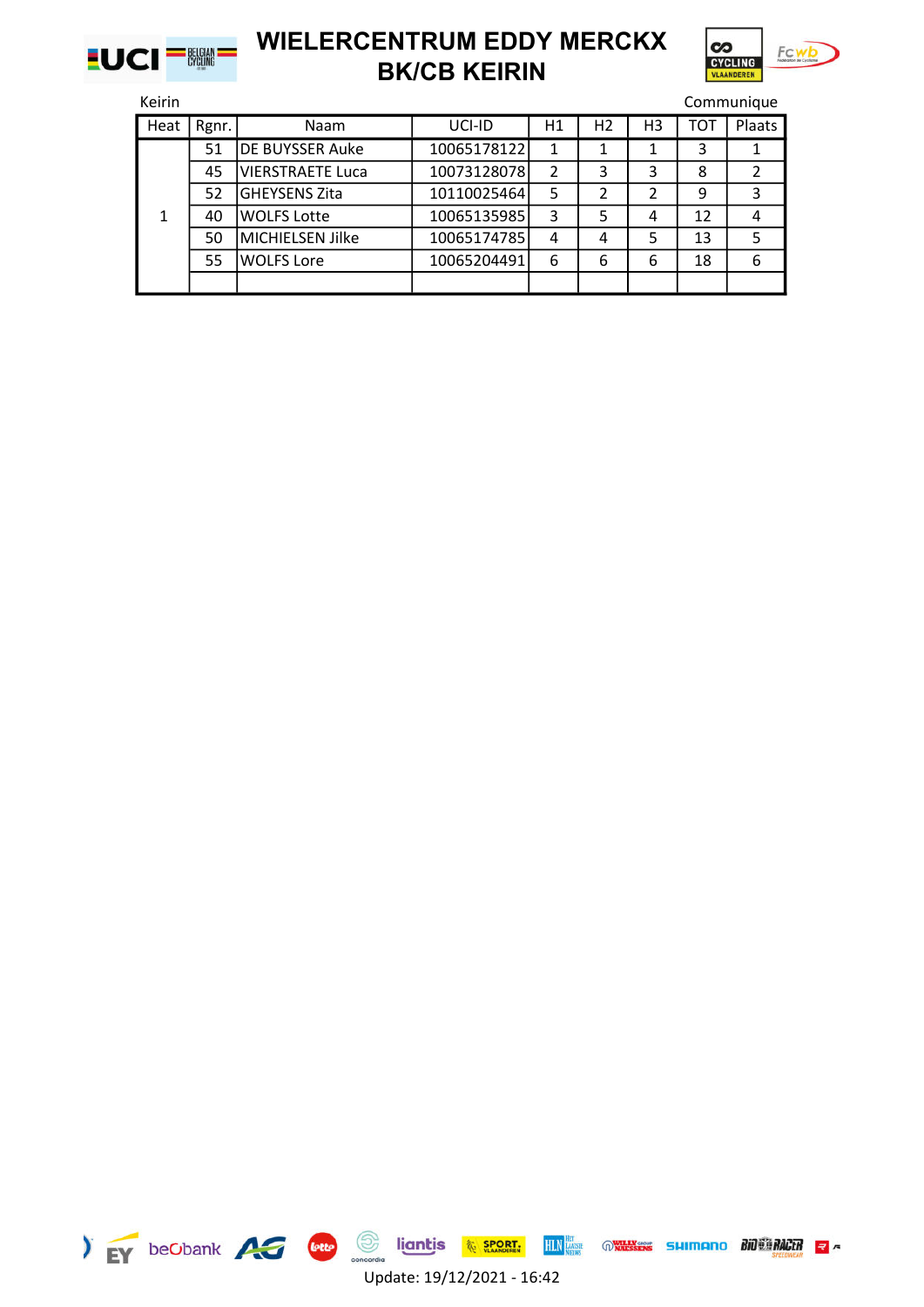



| Keirin |       |                          |             |    |                |    |            | Communique    |
|--------|-------|--------------------------|-------------|----|----------------|----|------------|---------------|
| Heat   | Rgnr. | Naam                     | UCI-ID      | H1 | H <sub>2</sub> | H3 | <b>TOT</b> | Plaats        |
|        |       | <b>NICOLAES Julie</b>    | 10065045049 | 1  |                |    | 3          |               |
|        | 16    | <b>WITTEVRONGEL Lani</b> | 10065064954 | 2  | 2              | 3  |            | $\mathfrak z$ |
|        | 19    | HESTERS Hélène           | 10107750917 | 3  | 4              | 2  | 9          | 3             |
|        | 18    | JOORIS Febe              | 10065074553 | 5  | 3              | 4  | 12         | 4             |
|        | 10    | WOLFS Zoë                | 10065055052 | 4  | 5              | 5  | 14         | 5             |
|        | 13    | PUYPE Laura              | 10065057678 | 6  | 6              | 6  | 18         | 6             |
|        |       |                          |             |    |                |    |            |               |





Update: 19/12/2021 - 16:42

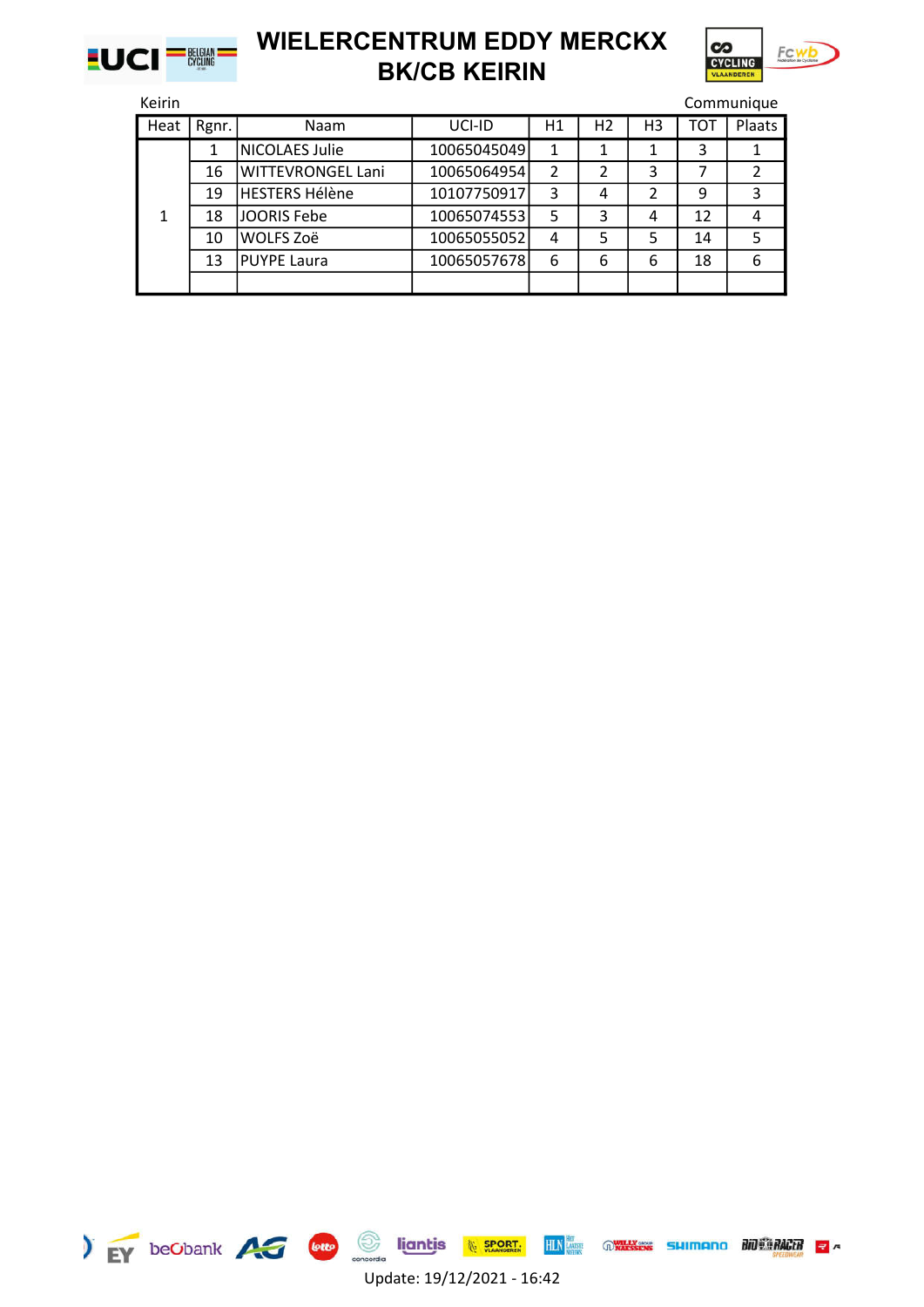



| <b>KEIRIN</b>             | Heat   Rgnr.<br><b>Naam</b> |                            |                | <b>REP</b>                  |              |                          |        | <b>1/2 FINAL</b> |              |                          |        | Place 1-6         |              |                         |             |
|---------------------------|-----------------------------|----------------------------|----------------|-----------------------------|--------------|--------------------------|--------|------------------|--------------|--------------------------|--------|-------------------|--------------|-------------------------|-------------|
|                           |                             |                            | Plaats         |                             | Heat   Rgnr. | Naam                     | Plaats |                  | Heat   Rgnr. | Naam                     | Plaats |                   | Heat   Rgnr. | Naam                    | Plaats      |
|                           |                             | 34 HUYSMANS Nolan          | 1              |                             | 38           | VERSTRAETE Jenthe        |        |                  | 36           | VAN DYCK Jarne           |        |                   | 36           | VAN DYCK Jarne          | 1           |
|                           | 39                          | AERNOUTS Nicolas           |                |                             | 46           | <b>DE BOCK Aless</b>     |        |                  | 46           | <b>DE BOCK Aless</b>     |        |                   | 39           | <b>AERNOUTS Nicolas</b> |             |
|                           | 38                          | <b>VERSTRAETE Jenthe</b>   | 3              |                             | 35           | <b>ID'HOOGHE Nicolas</b> | 3      |                  | 41           | VAN STRIJTHEM Matijs     |        |                   | 49           | <b>WEYTS Louis</b>      |             |
|                           | 47                          | DE MOOR Andres             | 4              |                             | 42           | <b>DE BODE Staf</b>      | 4      |                  | 48           | METTEPENNINGEN Arne      |        |                   | 38           | VERSTRAETE Jenthe       | 4           |
|                           | 37                          | VANDERSTEENE Kobe          | 5              |                             | 43           | <b>COLLARD Ernesto</b>   |        |                  | 35           | D'HOOGHE Nicolas         |        |                   | 46           | <b>DE BOCK Aless</b>    | 5           |
|                           |                             |                            |                |                             |              |                          |        |                  | 34           | <b>HUYSMANS Nolan</b>    | 6      |                   | 41           | VAN STRIJTHEM Matijs    | 6           |
|                           | 54                          | VAN DAMME Thibaut          |                |                             |              |                          |        |                  | 39           | <b>AERNOUTS Nicolas</b>  |        |                   |              |                         |             |
|                           | 41                          | VAN STRIJTHEM Matijs       | $\overline{2}$ |                             | 44           | <b>PUYPE Bram</b>        |        |                  | 49           | <b>WEYTS Louis</b>       | 2      | <b>Place 7-12</b> |              |                         |             |
|                           | 46                          | <b>DE BOCK Aless</b>       | 3              |                             | 47           | DE MOOR Andres           |        |                  | 38           | <b>VERSTRAETE Jenthe</b> | 3      |                   | Heat   Rgnr. | Naam                    | Plaats      |
|                           | 42                          | DE BODE Staf               | 4              |                             | 48           | METTEPENNINGEN Arne      | 3      |                  | 54           | <b>VAN DAMME Thibaut</b> |        |                   | 34           | HUYSMANS Nolan          | $7^{\circ}$ |
|                           | 53                          | <b>IEECKHOUT Maarten</b>   | 5              | 2                           | 37           | VANDERSTEENE Kobe        | 4      |                  | 47           | <b>IDE MOOR Andres</b>   | 5      |                   | 54           | VAN DAMME Thibaut       | 8           |
|                           |                             |                            |                |                             | 53           | <b>IEECKHOUT Maarten</b> |        |                  | 44           | <b>PUYPE Bram</b>        | 6      |                   | 48           | METTEPENNINGEN Arne     | 9           |
|                           | 36                          | <b>VAN DYCK Jarne</b>      | $\mathbf{1}$   |                             |              |                          |        |                  |              |                          |        |                   | 35           | D'HOOGHE Nicolas        | 10          |
|                           | 49                          | <b>WEYTS Louis</b>         | 2              |                             |              |                          |        |                  |              |                          |        |                   | 47           | <b>DE MOOR Andres</b>   | 11          |
|                           | 48                          | <b>METTEPENNINGEN Arne</b> | 3              |                             |              |                          |        |                  |              |                          |        |                   | 44           | <b>PUYPE Bram</b>       | 12          |
|                           | 35                          | D'HOOGHE Nicolas           | 4              | 1-2-3 $\rightarrow$ 1/2 Fin |              |                          |        |                  |              |                          |        |                   |              |                         |             |
|                           | 43                          | <b>COLLARD Ernesto</b>     | 6              |                             |              |                          |        |                  |              |                          |        |                   |              |                         |             |
|                           | 44                          | <b>PUYPE Bram</b>          | 5              |                             |              |                          |        |                  |              |                          |        |                   |              |                         |             |
|                           |                             |                            |                |                             |              |                          |        |                  |              |                          |        |                   |              |                         |             |
| $1-2 \rightarrow 1/2$ Fin |                             |                            |                |                             |              |                          |        |                  |              |                          |        |                   |              |                         |             |

| <b>KEIRIN</b> |              |                          | 1/2 FINAL<br><b>REP</b> |  |  |              |                             |        |              | Place 1-6                   |        |                   |              |                          |        |
|---------------|--------------|--------------------------|-------------------------|--|--|--------------|-----------------------------|--------|--------------|-----------------------------|--------|-------------------|--------------|--------------------------|--------|
|               | Heat   Rgnr. | Naam                     | Plaats                  |  |  | Heat   Rgnr. | Naam                        | Plaats | Heat   Rgnr. | Naam                        | Plaats |                   | Heat   Rgnr. | Naam                     | Plaats |
|               | 34           | <b>HUYSMANS Nolan</b>    |                         |  |  | 38           | <b>VERSTRAETE Jenthe</b>    |        |              | 36 IVAN DYCK Jarne          |        |                   | 36           | <b>VAN DYCK Jarne</b>    |        |
|               | 39           | AERNOUTS Nicolas         |                         |  |  | 46           | <b>IDE BOCK Aless</b>       |        |              | 46 <b>DE BOCK Aless</b>     |        |                   | 39           | <b>AERNOUTS Nicolas</b>  |        |
|               | 38           | <b>VERSTRAETE Jenthe</b> |                         |  |  | 35           | D'HOOGHE Nicolas            |        |              | 41   VAN STRIJTHEM Matijs   |        |                   | 49           | <b>WEYTS Louis</b>       |        |
|               | 47           | <b>DE MOOR Andres</b>    | 4                       |  |  | 42           | <b>IDE BODE Staf</b>        |        | 48           | <b>IMETTEPENNINGEN Arne</b> |        |                   | 38           | <b>VERSTRAETE Jenthe</b> |        |
|               | 37           | lVANDERSTEENE Kobe       | 5.                      |  |  | 43           | <b>COLLARD Ernesto</b>      |        |              | 35 D'HOOGHE Nicolas         |        |                   | 46           | <b>DE BOCK Aless</b>     |        |
|               |              |                          |                         |  |  |              |                             |        |              | 34 HUYSMANS Nolan           | ь      |                   | 41           | VAN STRIJTHEM Matijs     | 6      |
|               | 54           | VAN DAMME Thibaut        |                         |  |  |              |                             |        | 39           | <b>AERNOUTS Nicolas</b>     |        |                   |              |                          |        |
|               | 41           | VAN STRIJTHEM Matijs     | $\mathbf{r}$            |  |  | 44           | <b>PUYPE Bram</b>           |        | 49           | <b>WEYTS Louis</b>          |        | <b>Place 7-12</b> |              |                          |        |
|               | 46           | DE BOCK Aless            | 5.                      |  |  | 47           | <b>IDE MOOR Andres</b>      |        |              | 38   VERSTRAETE Jenthe      |        |                   | Heat   Rgnr. | Naam                     | Plaats |
|               | 42           | DE BODE Staf             | 4                       |  |  | 48           | <b>IMETTEPENNINGEN Arne</b> |        | 54           | VAN DAMME Thibaut           |        |                   | 34           | HUYSMANS Nolan           |        |
|               | 53           | IEECKHOUT Maarten        | כ                       |  |  | 37           | <b>VANDERSTEENE Kobe</b>    |        | 47           | <b>IDE MOOR Andres</b>      |        |                   | 54           | VAN DAMME Thibaut        | 8      |
|               |              |                          |                         |  |  | 53           | EECKHOUT Maarten            |        |              | 44 PUYPE Bram               | b      |                   | 48           | METTEPENNINGEN Arne      | 9      |
|               | 36           | <b>VAN DYCK Jarne</b>    |                         |  |  |              |                             |        |              |                             |        |                   | 35           | D'HOOGHE Nicolas         | 10     |
|               | 49           | lWEYTS Louis             |                         |  |  |              |                             |        |              |                             |        |                   | 47           | <b>IDE MOOR Andres</b>   | 11     |
|               |              |                          |                         |  |  |              |                             |        |              |                             |        |                   |              |                          |        |

|      |                             |                | ------- |      |       |                             |        |  | 1 1966 I <sup>-0</sup> |       |                             |     |  |  |
|------|-----------------------------|----------------|---------|------|-------|-----------------------------|--------|--|------------------------|-------|-----------------------------|-----|--|--|
| gnr. | Naam                        | Plaats         |         | Heat | Rgnr. | Naam                        | Plaats |  | Heat                   | Rgnr. | Naam                        | Pla |  |  |
| 38   | <b>VERSTRAETE Jenthe</b>    |                |         |      | 36    | <b>VAN DYCK Jarne</b>       |        |  |                        | 36    | VAN DYCK Jarne              |     |  |  |
| 46   | <b>IDE BOCK Aless</b>       | $\overline{2}$ |         |      | 46    | <b>DE BOCK Aless</b>        | 2      |  |                        | 39    | <b>AERNOUTS Nicolas</b>     |     |  |  |
| 35   | D'HOOGHE Nicolas            | 3              |         |      | 41    | <b>VAN STRIJTHEM Matijs</b> | 3      |  |                        | 49    | <b>WEYTS Louis</b>          |     |  |  |
| 42   | <b>IDE BODE Staf</b>        | 4              |         |      | 48    | <b>IMETTEPENNINGEN Arne</b> | 4      |  |                        | 38    | VERSTRAETE Jenthe           | 4   |  |  |
|      | 43 COLLARD Ernesto          | 5.             |         |      | 35    | D'HOOGHE Nicolas            | 5      |  |                        | 46    | <b>DE BOCK Aless</b>        |     |  |  |
|      |                             |                |         |      | 34    | HUYSMANS Nolan              | 6      |  |                        | 41    | VAN STRIJTHEM Matijs        | 6   |  |  |
|      |                             |                |         |      | 39    | <b>JAERNOUTS Nicolas</b>    |        |  |                        |       |                             |     |  |  |
| 44   | <b>PUYPE Bram</b>           |                |         |      | 49    | <b>WEYTS Louis</b>          | 2      |  | <b>Place 7-12</b>      |       |                             |     |  |  |
| 47   | <b>IDE MOOR Andres</b>      | $\overline{2}$ |         |      | 38    | VERSTRAETE Jenthe           | 3      |  | Heat                   | Rgnr. | Naam                        | Pla |  |  |
| 48   | <b>IMETTEPENNINGEN Arne</b> | 3              |         |      | 54    | VAN DAMME Thibaut           | 4      |  |                        | 34    | <b>HUYSMANS Nolan</b>       |     |  |  |
| 37   | <b>VANDERSTEENE Kobe</b>    | 4              |         |      | 47    | <b>IDE MOOR Andres</b>      | 5      |  |                        | 54    | VAN DAMME Thibaut           | 8   |  |  |
| 53   | <b>IEECKHOUT Maarten</b>    | 5.             |         |      | 44    | <b>PUYPE Bram</b>           | 6      |  |                        | 48    | <b>IMETTEPENNINGEN Arne</b> |     |  |  |
|      |                             |                |         |      |       |                             |        |  |                        |       |                             |     |  |  |

| gnr. | Naam                        | Plaats | Heat | Rgnr. | Naam                        | Plaats |
|------|-----------------------------|--------|------|-------|-----------------------------|--------|
| 36   | VAN DYCK Jarne              |        |      | 36    | VAN DYCK Jarne              |        |
| 46   | <b>DE BOCK Aless</b>        |        |      | 39    | <b>AERNOUTS Nicolas</b>     |        |
| 41   | VAN STRIJTHEM Matijs        | 3      |      | 49    | <b>WEYTS Louis</b>          |        |
| 48   | <b>IMETTEPENNINGEN Arne</b> | 4      |      | 38    | <b>VERSTRAETE Jenthe</b>    |        |
| 35   | D'HOOGHE Nicolas            |        |      | 46    | <b>DE BOCK Aless</b>        |        |
| 34   | HUYSMANS Nolan              |        |      | 41    | <b>VAN STRIJTHEM Matiis</b> |        |

| 46 DE BOCK Aless        |  | 47 | <b>IDE MOOR Andres</b>    |  | 38 | VERSTRAETE Jenthe      |  | Heat   Rgnr. | Naam                    | Plaats |
|-------------------------|--|----|---------------------------|--|----|------------------------|--|--------------|-------------------------|--------|
| 42 IDE BODE Staf        |  | 48 | IMETTEPENNINGEN Arne      |  | 54 | VAN DAMME Thibaut      |  | 34           | HUYSMANS Nolan          |        |
| 53  EECKHOUT Maarten    |  | 37 | <b>IVANDERSTEENE Kobe</b> |  | 47 | <b>IDE MOOR Andres</b> |  |              | 54 VAN DAMME Thibaut    |        |
|                         |  | 53 | IEECKHOUT Maarten         |  | 44 | <b>PUYPE Bram</b>      |  |              | 48 IMETTEPENNINGEN Arne |        |
| 36 IVAN DYCK Jarne      |  |    |                           |  |    |                        |  | 35           | ID'HOOGHE Nicolas       | 10     |
| 49 NVEYTS Louis         |  |    |                           |  |    |                        |  | 47           | <b>IDE MOOR Andres</b>  |        |
| 48 IMETTEPENNINGEN Arne |  |    |                           |  |    |                        |  | 44           | <b>PUYPE Bram</b>       |        |

 $Rest \rightarrow Rep$